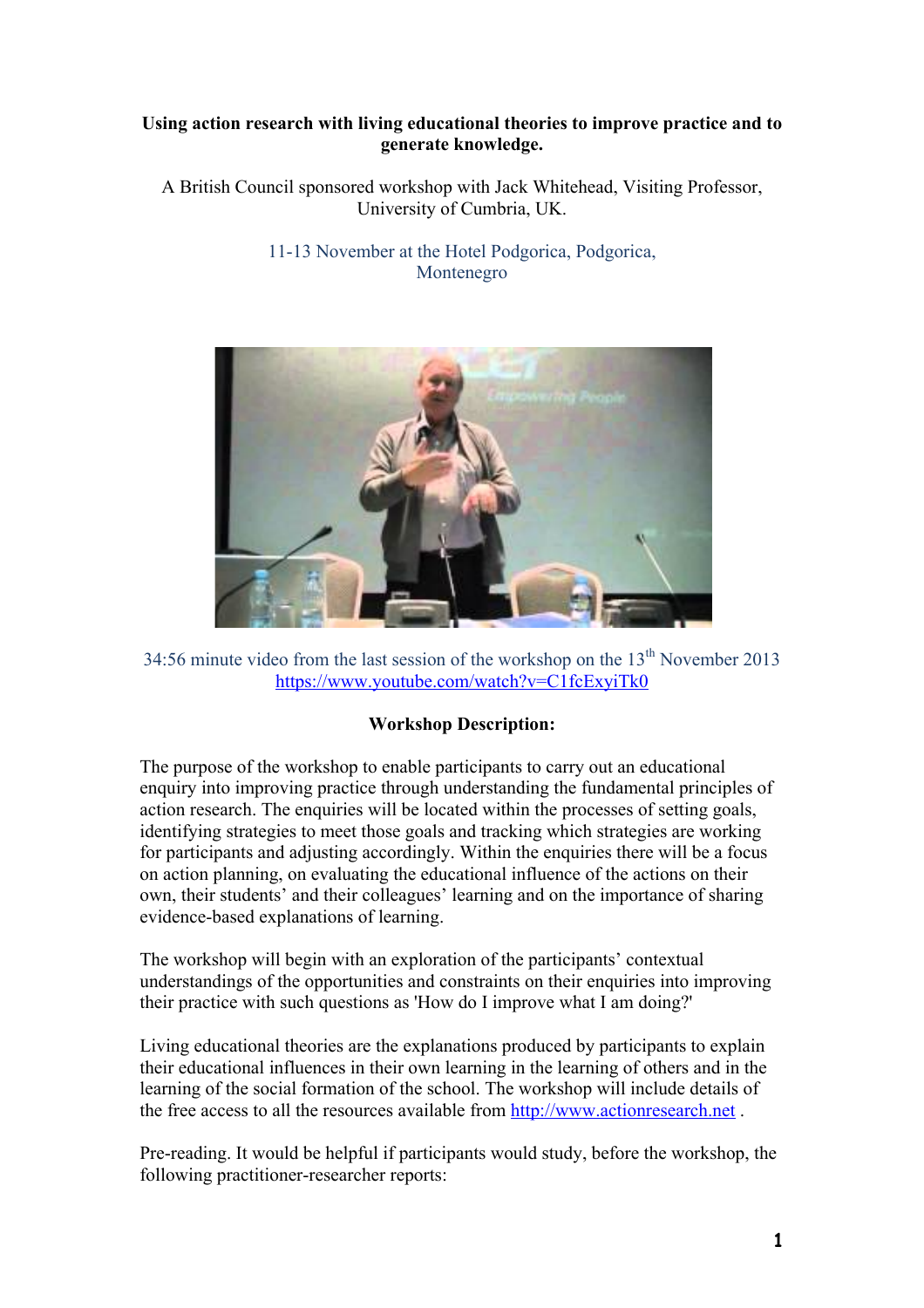Branko Bognar (2013) Initiating teachers' action research: Empowering teachers' voices. Educational Journal of Living Theories, 6(1); 1-39, http://ejolts.net/node/202

Sanja Vidović & Verica Kuharić Bučević (2013) The enhancement of creativity in Technical Education. Educational Journal of Living Theories, 6(1); 57-85, http://ejolts.net/node/204

Joy Mounter (2008) Can children carry out action research about learning, creating their own learning theory? MA unit on Understanding Learners and Learning at the University of Bath. Retrieved 26 September 201 from http://www.actionresearch.net/writings/tuesdayma/joymounterull.pdf

You can access the Educational Journal of Living Theories (EJOLTS) at:

http://ejolts.net

|                          | Morning                                                                                                                                                                                                                                                                                                                                                                                                                                                                                                                                                                                                                                                                                                    | Afternoon                                                                                                                                                                                                                                                                                                                                                                           |
|--------------------------|------------------------------------------------------------------------------------------------------------------------------------------------------------------------------------------------------------------------------------------------------------------------------------------------------------------------------------------------------------------------------------------------------------------------------------------------------------------------------------------------------------------------------------------------------------------------------------------------------------------------------------------------------------------------------------------------------------|-------------------------------------------------------------------------------------------------------------------------------------------------------------------------------------------------------------------------------------------------------------------------------------------------------------------------------------------------------------------------------------|
| Mon<br>11<br><b>Nov</b>  | What constitutes an educational enquiry with<br>action research into your educational<br>influences in your own learning, the learning<br>of pupils and in the learning of colleagues?<br>This session will focus on formulating a<br>personal action enquiry (this may be an<br>individual or group enquiry) using the action<br>planner from Appendix 1 of<br>http://www.actionresearch.net/writings/jack/a<br>rplanner.htm.<br>There will also be an initial focus on<br>producing short pieces of autobiographical<br>writing to help you to locate your enquiries in<br>your particular contexts and to explain the<br>unique constellation of values which provide<br>your professional motivations. | Sharing the anecdotes of the experiences<br>that reveal the values that are motivating<br>you to improve your practice.<br>Explaining how the process of creating<br>your own living educational theory, as an<br>explanation of your educational influence,<br>can transform anecdotes into rigorous and<br>valid explanations that are significant<br>contributions to knowledge. |
| Tues<br>12<br><b>Nov</b> | Formulating and Carrying Out an Action<br>Enquiry<br>A draft of participants' action enquiry 'design'<br>will be a focus for group discussion.<br>Questions will be raised about the feasibility<br>of the enquiries and about the kind of data<br>which will need to be gathered to enable                                                                                                                                                                                                                                                                                                                                                                                                                | This will focus on sharing evidence<br>concerning claims to know educational<br>influences in learning which emerge from<br>the enquiries. Questions of validity,<br>justification and rigour will be raised,<br>especially those informed by multi-media<br>narratives of practice. Drafts of<br>participant's enquiries will form the basis                                       |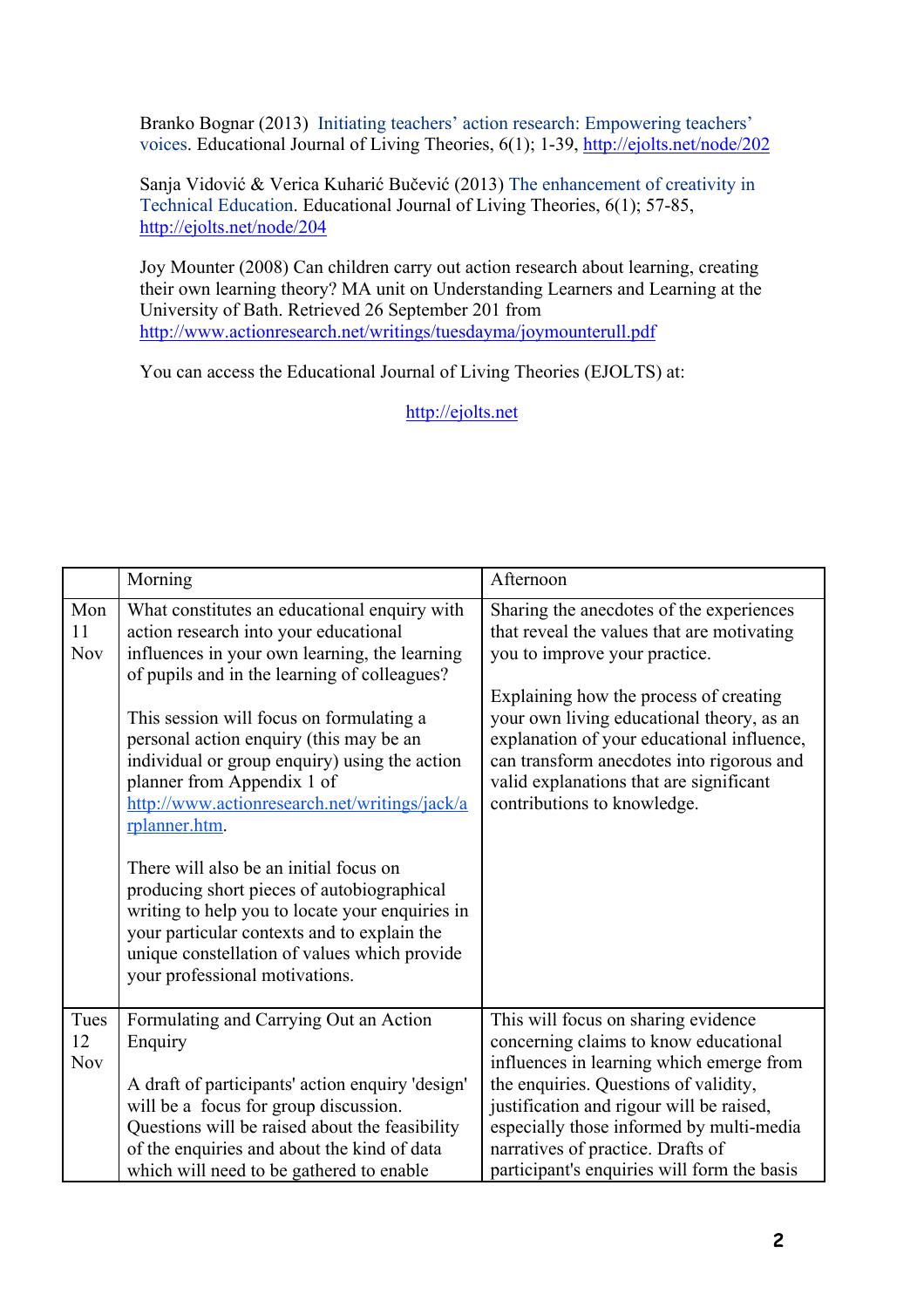|                         | participants to make judgments on the quality<br>and effectiveness of their enquiry and their<br>influence in improving practice.                                                                                                                                                   | for triangulated self/peer/tutor<br>assessment                                                                                                                                                                                                                                                                     |
|-------------------------|-------------------------------------------------------------------------------------------------------------------------------------------------------------------------------------------------------------------------------------------------------------------------------------|--------------------------------------------------------------------------------------------------------------------------------------------------------------------------------------------------------------------------------------------------------------------------------------------------------------------|
| Wed<br>13<br><b>Nov</b> | The focus will now change from the<br>individual's enquiry learning, to their cultural<br>and organisational influences in supporting<br>the action research of others, including<br>students, in improving their practice and<br>generating knowledge.                             | The focus of the afternoon session will be<br>on forming and sustaining school-based<br>research groups to enhance the continuing<br>professional development of teachers in<br>improving their own learning and the<br>learning of students. Delong's research will<br>be used to show how to create of a culture |
|                         | The focus will be on living educational theory<br>research as transformational continuing<br>professional development within schools with<br>the text from a 2013 issue of Gifted Education<br>International at:<br>http://www.actionresearch.net/jack/jwmhGEI<br>article141012.pdf | of inquiry for teachers' continuing<br>professional development for masters<br>accreditation informed by action research.<br>This will be related to an international,<br>continuing professional development<br>project.                                                                                          |

**Strengthening the Validity of your living-educational theories**

Creating valid explanations of your educational influences in your own learning and in the learning of others, takes time. In my experience living-theory action research writings for a masters unit can usually take some 20 weeks. You can see such writings at: http://www.actionresearch.net/writings/mastermod.shtml

A full masters degree can be accomplished in 2 years and a living-theory doctorate can be accomplished part-time in a minimum of 5 years. See: http://www.actionresearch.net/living/living.shtml

In validation groups of between 3-8 peers I advocate the use of four questions, derived from the work of Habermas (1976 pp2-3) to enhance validity:

- i) How can I improve the comprehensibility of my explanation of educational influence in learning?
- ii) How can I strengthen the evidence in my explanation to justify the assertions (claims to know) I make?
- iii) How can I deepen and extend the understandings of the sociohistorical and sociocultural influences on my practice and writings, in my explanation?
- iv) How can I enhance the authenticity of my explanation over time and interaction to show that I am truly committed to the values I claim to hold?

Habermas, J. (1976) Communication and the evolution of society. London : Heinemann

## **Leader: Jack Whitehead**